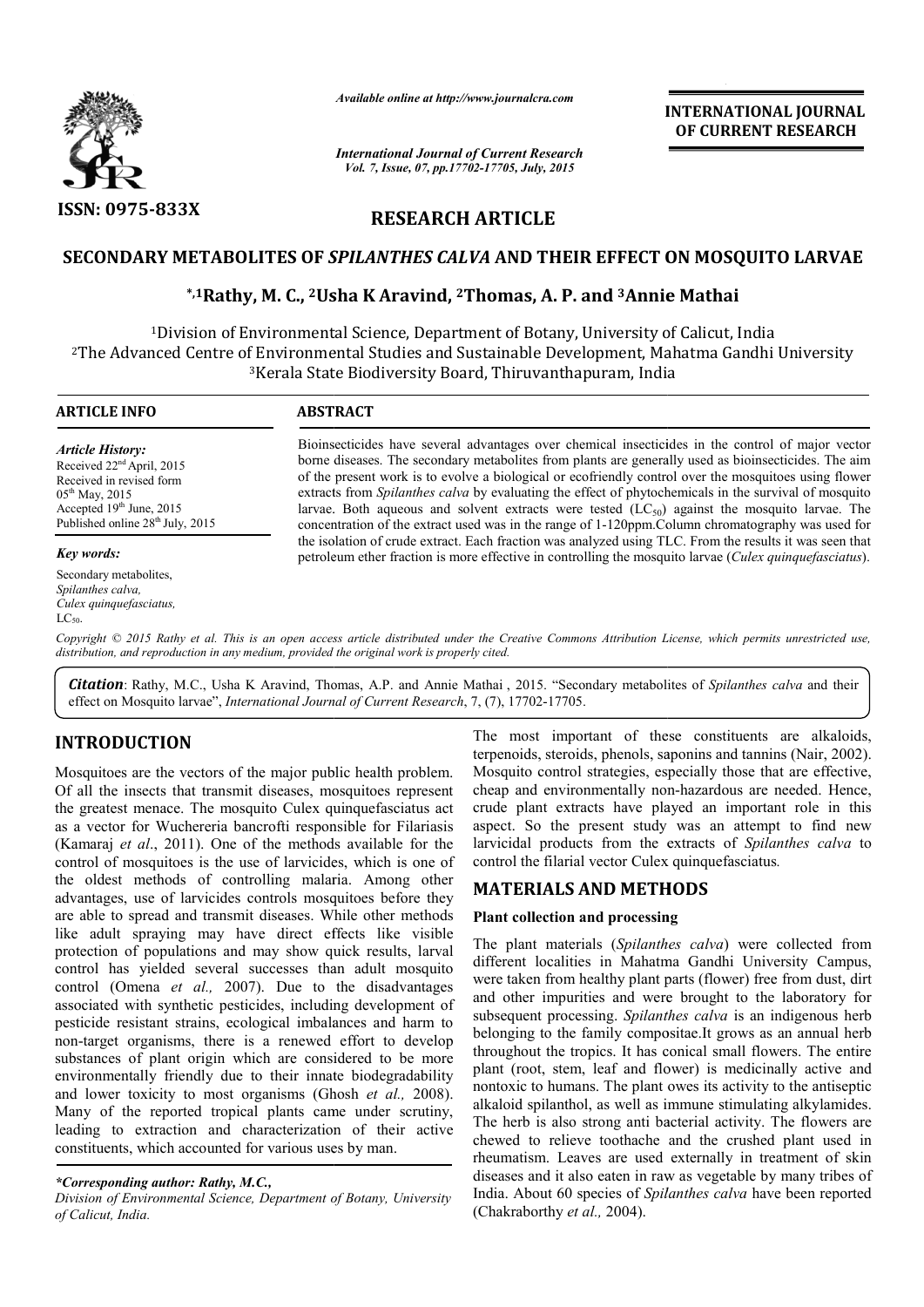#### **Preparation of crude aqueous extracts**

The collected plants were washed thoroughly with water to remove the sand and dust particles adhering to the plant parts. These washed plant materials (flower) were chopped properly and kept in clean trays. For the preparation of extracts, a known weight of plant (20gm) was taken, cut into small pieces and separately macerated in tap water and ground in a homogenizer. The extract was filtered and the filtrate was made upto 1000 ml with distilled water and retained as stock solution for further experimentation. Serial dilutions of the stock solutions were prepared for assessing treatment efficiencies.

#### **Extraction of Phytochemicals**

#### **Soxhlet extraction**

The washed plant materials were chopped properly and dried at controlled temperature ( $\leq 50^{\circ}$ C) in clean trays. After 48 to 96 hrs, the materials were dried and ready for further processing. The pulverized materials were continuously extracted in petroleum ether, chloroform and methanol using soxhlet apparatus. The extraction was done nearly 8 to 10 hrs at controlled temperature  $50^0$ C. The extract was dried and the stock solution was prepared from the residue.

#### **Isolation of Phytochemicals**

Column chromatography was used for the isolation of crude extract. Each fraction was analyzed using TLC (Pavia etal 1976).

#### **Larval Screening and Rearing**

Mosquito larvae, collected from controlled breeding sites maintained with coconut shells, broken earthen pots, plastic containers etc kept at varying distances round households were used in the present study. The collected larvae were pooled in the laboratory and subjected to species level identification using standard manual (Christophers, 1933). The larvae were reared in tap water and fed with dog biscuits and yeast at the ratio of  $3:1.$ 

#### **Larvicidal Bioassay**

Bioassay for the larvicidal activity was carried out using WHO (1981) procedure with slight modifications. To the treatment set, varying concentrations of the crude plant extracts and separated phytochemicals (1, 5, 10, 20,40,60,80,100 and 120 ppm) were added from the stock solution. A control was also maintained for the treatment set. Twenty five early third instar larvae were introduced into treatment trays containing 250 ml of their natural growth media (Tap water). Mortality counts of larvae were monitored at regular intervals i.e. 6, 12,24,48,72 and 96hours after treatment and the control mortality was corrected using Abbott's (1925) formula when the control mortality ranged between 5-20 per cent,

$$
\% \text{ Mortality} - \% \text{ Mortality} \n\text{in treated} \quad \text{in control} \n\text{Per cent mortality} = \frac{100 - \% \text{ Mortality}}{100 - \% \text{ Mortality}} \times 100
$$

#### **Statistical analysis**

The mortality observed (mg/ml) was corrected using Abbott's formula during the observation of the larvicidal potentiality of the plant extracts. Statistical analysis of the experimental data was performed with MS Excel 2007 to find the Standard deviation and  $LC_{50}$  using Regression method (Probit analysis, Finney, 1971).

## **RESULTS AND DISCUSSIONS**

The efficacy of aqueous flower extract of *Spilanthes calva* against Culex quinquefasciatus at 96 hrs generally found that highest larval mortality was observed in highest concentrations  $(500 \text{ and } 250 \text{ ppm})$  i.e.  $16.667 \pm 40.825\%$  at 6 h of exposure time. whereas it was lowest in the lower concentrations (120and100ppm) i.e. 47.333±39.631, 58.667±25.633 at 72 and96 hrs of time exposure. The control did not show any mortality (Table 1 & Fig.1).

**Table 1. Efficacy of aqueous crude flower extracts of** *Spilanthes calva* **against** *Culex quinquefasciatus*

| Conc.(ppm)                                      |                 |                  |                  | Time(Hour)       |                  |                  |                  | $*_{n=25}$                                                                                               |
|-------------------------------------------------|-----------------|------------------|------------------|------------------|------------------|------------------|------------------|----------------------------------------------------------------------------------------------------------|
|                                                 | 6               | 12               | 24               | 48               | $72\,$           | 96               | Mortality%       | Mean±S.D                                                                                                 |
| Control                                         | $\theta$        | $\boldsymbol{0}$ | $\boldsymbol{0}$ | $\boldsymbol{0}$ | $\boldsymbol{0}$ | $\boldsymbol{0}$ | $\boldsymbol{0}$ | $0\pm 0$                                                                                                 |
| 500                                             | 100             | $\boldsymbol{0}$ | $\boldsymbol{0}$ | $\boldsymbol{0}$ | $\boldsymbol{0}$ | $\boldsymbol{0}$ | 100              | 16.667±40.825                                                                                            |
| 250                                             | 100             | $\mathbf{0}$     | $\boldsymbol{0}$ | $\boldsymbol{0}$ | $\boldsymbol{0}$ | $\boldsymbol{0}$ | 100              | 16.667±40.825                                                                                            |
| 120                                             | 64              | 60               | 60               | 100              | $\boldsymbol{0}$ | $\mathbf{0}$     | 71               | 47.333±39.631                                                                                            |
| 100                                             | 24              | 44               | 52               | 64               | 68               | 100              | 56.667           | 58.667±25.633                                                                                            |
| $*_n$ = number of larvae used for bioassay test |                 |                  |                  |                  |                  |                  |                  |                                                                                                          |
| $120 -$<br>100<br>80                            |                 |                  |                  |                  |                  |                  |                  |                                                                                                          |
| Mortality%<br>60<br>40<br>20<br>$\bf{0}$        | $6\phantom{1}6$ |                  | 12               | 24               | 48               | 72               | 96               | $\rightarrow$ control<br>$-4 - 500$ ppm<br>$\frac{1}{2}$ 250 ppm<br>$\rightarrow$ 120 ppm<br>$-$ 100 ppm |

**Figure 1. Mortality percentages of mosquito larvae exposed to aqueous crude plant extracts after 96 hrs treatment**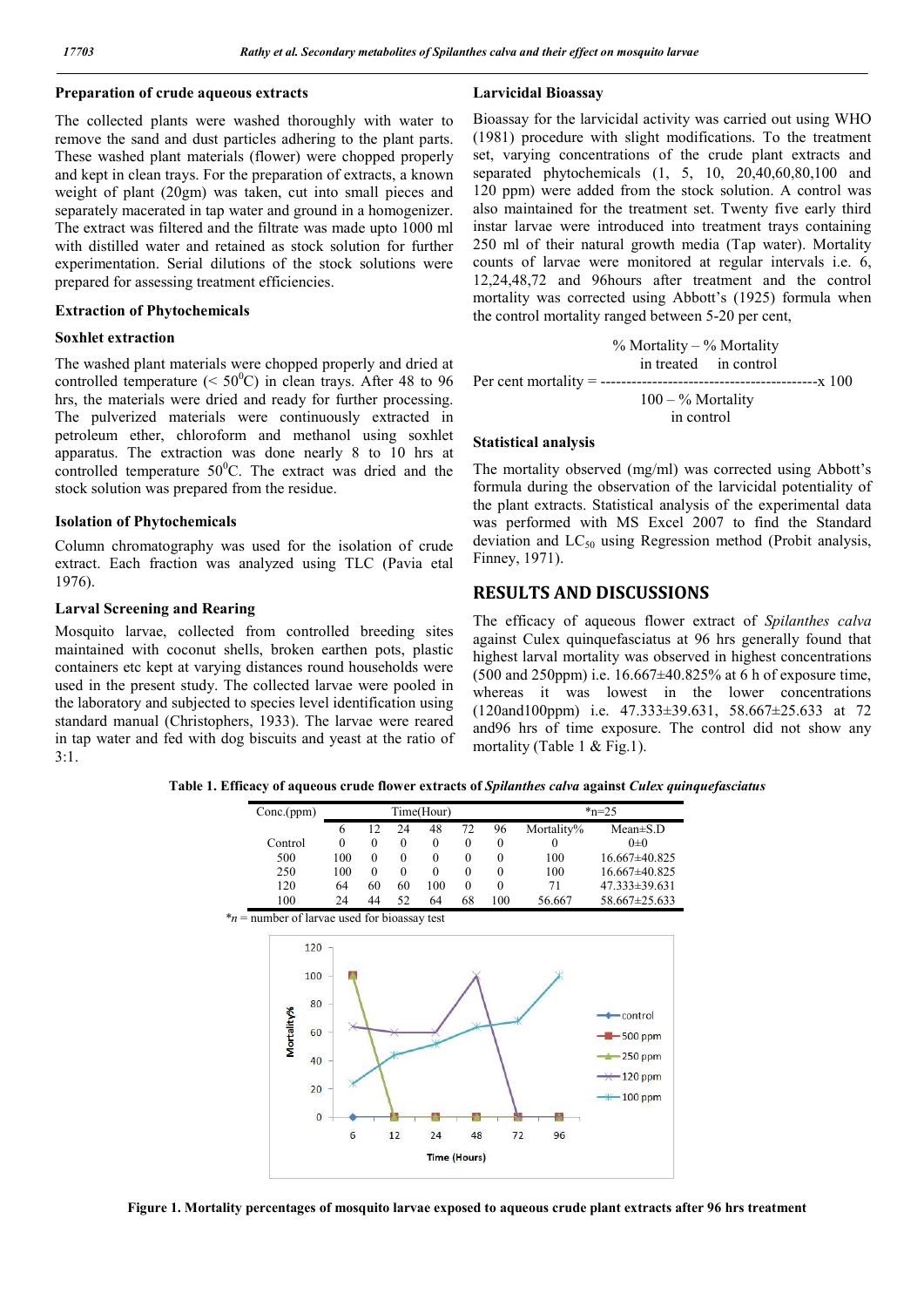According to the data obtained, petroleum fraction of *Spilanthes calva* (80±33.41855772) show more activity and highly lethal to the larvae exhibiting the  $LC_{50}$  value was 1.64ppm (Table 2). In hexane the  $LC_{50}$  value was 2.18ppm, following chloroform (3.92) and methanol (5.64).

In hexane the  $LC_{50}$  value was 2.18ppm, following chloroform 3.92ppm and methanol 5.64ppm.The initial screening of the petroleum ether crude extract by TLC showed the presence of 10 compounds. The results indicated that the active constituents were responsible for exhibited larvicidal activity.

**Table 2. Mortality percentage of mosquito larvae exposed to phytochemical extracts of** *Spilanthes calva* **at different time duration**

| Conc. (ppm)    | 120              | .00  | 80   | 60               | 40   | 20               | 10   |      |      | .`ontrol | Mortality%       | $LC_{50}$ |
|----------------|------------------|------|------|------------------|------|------------------|------|------|------|----------|------------------|-----------|
| Time           | 24 <sub>hr</sub> | 24hr | 48hr | 72 <sub>hr</sub> | 72hr | 78 <sub>hr</sub> | 78hr | 96hr | 96hr | 96hr     | Mean $\pm$ S.D   |           |
| Hexane         | 100              | 00   | 100  | 100              | 100  | 80               | 68   | 32   |      |          | 68±39.7592756    | 2.18      |
| Petroleumether | 100              | 100  | 100  | 100              | 100  | $\overline{00}$  | 88   | 80   | 32   | $\Omega$ | 80 ± 33.41855772 | 1.64      |
| Chlorofm       | 100              | 00   | 100  | 96               | 80   | 68               |      |      |      |          | 54.4±45.43830983 | 3.92      |
| Methanol       | 100              | 00   | 100  | 96               | 80   | 60               | 32   |      |      |          | 57.2±41.87791781 | 5.64      |

| Crude extracts  | Mobile phase                   | Number of spots | Rf value                                        |
|-----------------|--------------------------------|-----------------|-------------------------------------------------|
| Hexane          | Hexane: Ethyl acetate $(2:1)$  |                 | 0.13, 0.20, 0.25, 0.29, 0.37, 0.54, 0.82, 0.92  |
| Petroleum ether | Hexane: $Ethanol(2:1)$         | 10              | 0.15,0.16,0.36,0.38,0.41,0.6,0.68,0.72,0.77,0.8 |
| Chloroform      | Chloroform: Methanol(3:1)      |                 | 0.14, 0.17, 0.19, 0.46, 0.93                    |
| Methanol        | Ethyl acetate: Ethanol $(2:1)$ | 4               | 0.18.0.41.0.61.0.94                             |

**Table 3.TLC of flower extract of** *Spilanthes calva*

The present study revealed that plant extracts could be effectively utilized for the control of mosquito menace. The efficacy of the plant extracts was already reported by Kalyanasundaram and Das (1985), Mathai and Devi (1992), Latha and Vijayakumar *et al*. (1998), Kamali (2001), all of whom has, but used different plant extracts. Similar studies conducted by Jaswanth *et al*. (2002) Mehra and Hirdhar (2002) showed that methanolic extract of *Annona squamosa* and acetone extract of *Tridax procumbens* possess effective potential larvicidal activity. Since the plants studied in the present experiment are perennially available in large quantity with ease and little coast, the result of the present study have opened up the prospects for the large scale extraction of the active ingredients for effective mosquito larvicidal control. The fact that non-target organisms in the ecosystem have been little affected by the application of these plant extracts emphasises the significance and utility of the present study. The identification of the effective plant species will be the first step in the development of larvicides in mosquito control. *Spilanthes calva,* offer great promise as source of phytochemicals for the control of mosquitoes. Isolation of the active principle of these plants may prove useful in the development of safer bioinsecticides.

The crude extracts of hexane, petroleum ether, chloroform, and methanol were prepared.TLC was used for the initial screening of the extracts. The number of spots obtained and the corresponding Rf values are depicted in Table.3.To isolate the individual compounds the hexane crude extract was run through column. Fractions were collected and further were run again. The collected fractions were tested for larvicidal activity. The initial screening of the petroleum ether crude extract by TLC showed the presence of 10 compounds. The results indicated that the active constituents (petroleum ether fraction) were responsible for larvicidal activity.

### **Conclusion**

The present study revealed that *Spilanthes calva* could be effectively utilized for the control of mosquitoes. The petroleum ether fraction was highly lethal exhibiting the  $LC_{50}$ value 1.64ppm.

The flower of *Spilanthes calva* suggests that this plant deserves further pharmacological and phytochemical investigation to identify the active constituents was responsible for the exhibited larvicidal activity.

## **REFERENCES**

- Abbott W S, 1925.A method of computing the effectiveness of an insecticide, *Journal of Economic Entomology*, 18:265- 267.
- Chakraborthy, A., Devi, R. K. B., Rita, S., Sharatchandra, K. H. and Singh, T. I. 2004. Preliminary studies on antiinflammatory and analgesic activities of Spilanthes acmella in experimental animal models. *Indian journal of Pharmacology,* 36:148-150.
- Christophers, S. R. 1933. The Fauna of British India, including Ceylon and Burma: Diptera. Vol (IV), Family Culicidae, Tribes Megarhini and Culicini: Taylor and Francis, London.
- EI Kamali, H. H. 2001. Larvicidal Activity of Crude Aqueous Extract of *Solenenostemma argel* Against Mosquito Larvae*. J. of Herbs, Spices and Medicinal Plants,* 8 (4): 83-86.
- Finney, D. J. 1971.Probit analysis. Cambridge University Press, London.
- Ghosh, A., Chowdhury, N. and Chandra, G. 2008. Laboratory evaluation of a phytosteroid compound of mature leaves of Day Jasmine (Solanaceae: Solanales) against larvae of Culex quinquefasciatus (Diptera: Culicidae) and non-target organisms. *Parasital Res., 103*: 271-277.
- Jaswanth, A., Ramanathan, P. and Rukmini, K. 2002. Evaluation of mosquitocidal activity of *Annona squamosa*  leaves against Filarial vector mosquito *Culex quinquefasciatus* Say, *Ind. J. of Expt. Bio.,* 40:363- 365.
- Kalyanasundaram, M. and Das, P. K. 1985. Larvicidal Synergic Activity of Plant Extract for Mosquito Control, *Ind. J. Med. Res.,* 82: 19 – 23.
- Kamaraj, C., Bagavan, A., Elango, G., AbduzZahir, A., Rajkumar, G., Marimuthu, S., Santhoshkumar, T. and Abdul Rahuman, A. 2011. Larvicidal activity of medicinal plant extracts against *Anopheles subpictus* & *Culex triaeniorhynchus*, *Indian J. Med. Res.,* 134: 101-106.